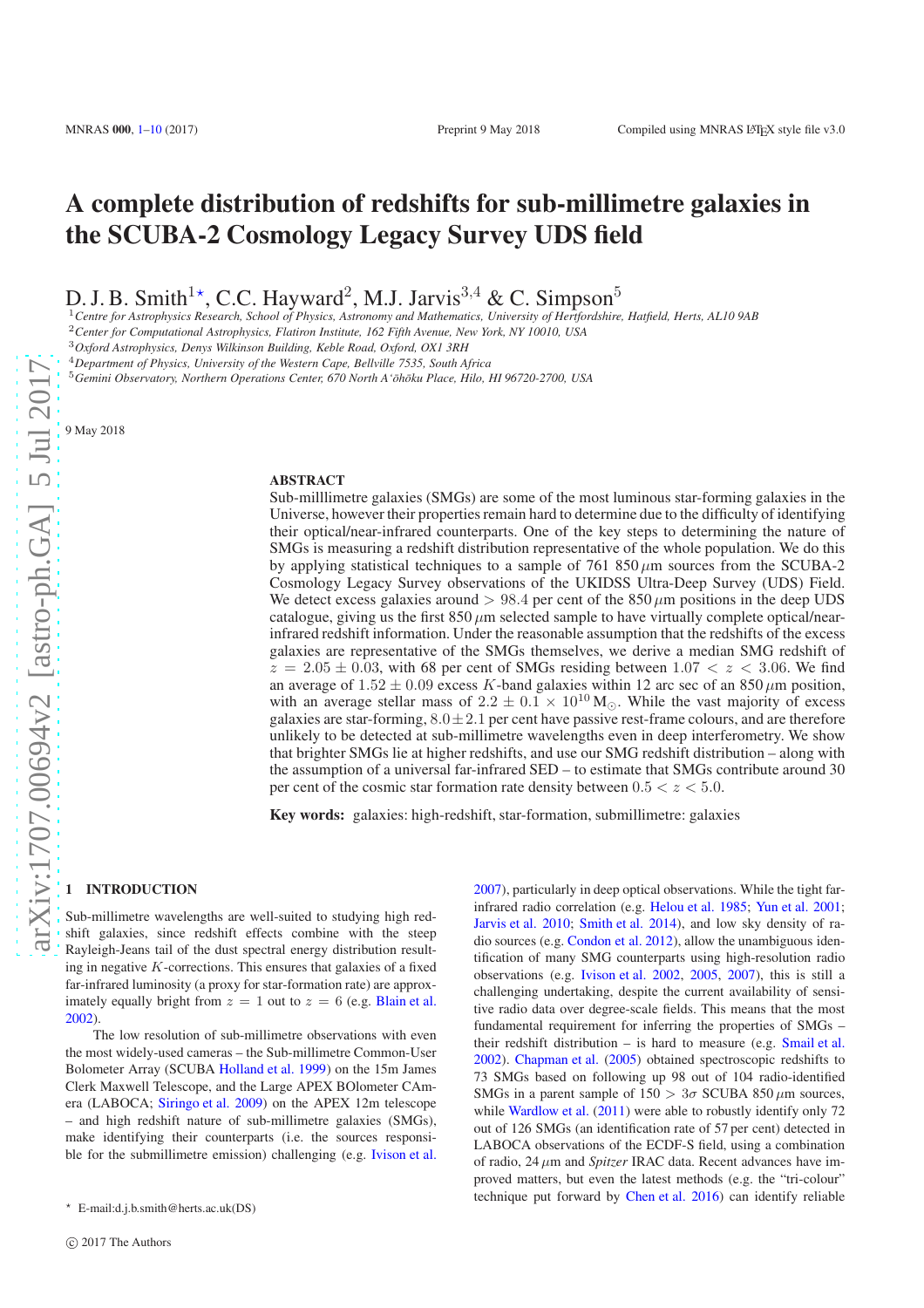counterparts to only  $69 \pm 16$  per cent of SMGs. This means that, although SMGs are undoubtedly some of the most rapidly starforming systems in the Universe (e.g. [Hayward et al. 2011,](#page-9-11) [2013a](#page-9-12)), optical/near-infrared studies of their counterparts and therefore redshifts have so far been incomplete.

At the same time, several studies had attempted to complete the redshift distribution of SMGs using longer wavelengths, for example [Koprowski et al.](#page-9-13) [\(2014](#page-9-13)), [Koprowski et al.](#page-9-14) [\(2016](#page-9-14)) and [Michałowski et al.](#page-9-15) [\(2017](#page-9-15)), which used an average SMG template from [Michałowski et al.](#page-9-16) [\(2010](#page-9-16)) to find the redshift giving the best fit to the far-infrared/millimetre photometry. Of course, the redshifts produced using long wavelengths are in general less accurate than those produced from optical/near-infrared data (although the latter are also highly uncertain at the highest redshifts). There are several reasons for this: for example that far-infrared data are susceptible to the influence of the choice of dust SED, and are subject to errors arising from blended far-infrared photometry (e.g. [Scudder et al. 2016](#page-9-17), although – as in the aforementioned studies – this may be mitigated using deblending techniques such as those from [Merlin et al. 2015](#page-9-18) or [Hurley et al. 2017](#page-9-19)). On the other hand, this method of redshift estimation does benefit from not requiring an optical/near-infrared counterpart, is able to obtain individual redshifts for every source, and is also potentially less susceptible to the influence of chance alignments between optical sources, e.g. lensing.

Given the low-resolution of sub-millimetre data based on single-dish observations, interferometers have an important role to play for studying SMGs. Some of the first results using sensitive data from the Atacama Large Millimetre Array (ALMA) to identify the counterparts to SMGs by [Hodge et al.](#page-9-20) [\(2013](#page-9-20)) showed using a combination of radio and mid-IR data that ∼ 80 per cent of SMGs are identified correctly, but with completeness of just 45 per cent. Interferometry has also shown that many SMGs have multiple counterparts; while [Barger et al.](#page-8-5) [\(2012](#page-8-5)) found that 37.5 per cent of bright SMGs are multiples (albeit with a  $1\sigma$  confidence interval between 17-74 per cent), [Hodge et al.](#page-9-20) [\(2013\)](#page-9-20) found that at least 35 per cent of SMGs are multiples, while [Chen et al.](#page-8-6) [\(2013\)](#page-8-6) used the SMA to determine a lower multiple fraction of  $12.5^{+12.1}_{-6.8}$  per cent, and this value is likely to be affected by the sample selection (e.g. the flux limit). Multiplicity is also a key parameter if we are to clarify the role of SMGs within current models of galaxy formation and evolution, however it presents considerable challenges for traditional cross-identification efforts (e.g. using likelihood ratio methods [Wolstencroft et al. 1986](#page-9-21); [Sutherland & Saunders 1992;](#page-9-22) [Smith et al. 2011](#page-9-23); [Fleuren et al. 2012](#page-9-24)). The properties of SMGs are therefore still under investigation, using both observations (e.g. with large amounts of time allocated to investigate the source counts and multiplicity with the Atacama Large Millimeter Array, ALMA; [Hodge et al. 2013](#page-9-20); [Karim et al. 2013;](#page-9-25) [Carniani et al.](#page-8-7) [2015](#page-8-7); [Simpson et al. 2015](#page-9-26); [Fujimoto et al. 2016;](#page-9-27) [Oteo et al. 2016;](#page-9-28) [Dunlop et al. 2017](#page-9-29)), and simulations (e.g. can theory produce sufficiently star forming galaxies, or are chance alignments re-quired? Davé et al. 2010; [Hayward et al. 2013b](#page-9-31); [Cowley et al.](#page-9-32) [2015](#page-9-32); Muñoz Arancibia et al. 2015).

New technology used by the Sub-millimeter Common User Bolometer Array 2 (hereafter SCUBA-2; [Holland et al. 2013](#page-9-34)) has given us unprecedented mapping speed at these wavelengths, meaning that we can now efficiently survey large areas. As a re-sult, the SCUBA-2 Cosmology Legacy Survey (CLS; [Geach et al.](#page-9-35) [2017](#page-9-35)), has surveyed  $\sim$ 5 deg<sup>2</sup> to better than mJy depth, increasing the total known sample of  $850 \mu m$  sources by an order of magnitude. The extensive efforts to cross-identify these sources at other

wavelengths highlights that they are critical if we are to understand the properties of SMGs, and their high-redshift, dusty nature means that the  $K$  band data in the UKIDSS Ultra-Deep Survey [\(Hartley et al. 2013](#page-9-36)) are ideal for this purpose. With sensitive ancillary data covering the rest-frame UV, optical and nearinfrared (UVOIR) bands, we can also estimate the redshifts and stellar masses of possible counterparts, as well as classify them on the basis of their rest-frame colours. [Williams et al.](#page-9-37) [\(2009](#page-9-37)) identified regions in the rest-frame  $(U - V)$  vs  $(V - J)$  – hereafter " $UVJ$ " – space thought to contain predominantly passive and star-forming galaxy populations, and this method is widely used (e.g. [Whitaker et al. 2012](#page-9-38); [Hatch et al. 2014](#page-9-39); [Leja et al. 2015;](#page-9-40) [Mendel et al. 2015](#page-9-41); [Rees et al. 2016](#page-9-42); [Fumagalli et al. 2016](#page-9-43)).

In this paper we statistically study the optical/near-infrared properties of galaxies around the positions of a large sample of submillimetre sources taken from the CLS. [Wardlow et al.](#page-9-10) [\(2011\)](#page-9-10) and [Simpson et al.](#page-9-44) [\(2014\)](#page-9-44) made attempts to statistically identify those SMGs that could not be cross-identified using other means in the ECDF-S field, however the ancillary data in those works were not deep enough to detect counterparts to the full SMG sample (while the former work detected counterparts to 85 per cent of their SMG sample, the latter found only  $0.61 \pm 0.07$  counterparts per ALMAblank SMG). Given the availability of the largest samples of submillimetre positions from the CLS, and the deepest  $K$ -band data from the UDS, we now extend this idea to infer the properties of the whole  $850 \mu m$ -selected sample, complementary to the aforementioned long-wavelength estimates of the complete SMG redshift distribution most recently by [Michałowski et al.](#page-9-15) [\(2017](#page-9-15)).

In section [2](#page-1-0) we introduce the data sets used in our analysis, and explain how our sample was selected, while section [3](#page-2-0) contains our results, which we discuss in section [4,](#page-5-0) before concluding with section [5.](#page-8-0) We adopt a standard cosmology with  $\Omega_M = 0.3$ ,  $\Omega_{\Lambda} =$ 0.7,  $H_0 = 71 \text{ km s}^{-1} \text{ Mpc}^{-1}$ , while all magnitudes and colours are quoted on the AB system [\(Oke & Gunn 1983](#page-9-45)).

# <span id="page-1-0"></span>2 DATA AND SAMPLE SELECTION

We base our analysis on the  $850 \mu m$  data from the CLS observations of the UKIDSS UDS field. The CLS  $850 \mu m$  data reduction is described in [Geach et al.](#page-9-35) [\(2017](#page-9-35)), and the UDS field is centred on  $\alpha = 02^{h} 17^{m} 46^{s}$ ,  $\delta = -05^{\circ} 05' 15''$  (J2000), covering an area of 0.8 deg<sup>2</sup> with a median RMS  $\sim$ 0.88 mJy beam<sup>-1</sup>. We use the catalogue of SMGs in the CLS-UDS maps from [Geach et al.](#page-9-35) [\(2017](#page-9-35)), which contains 1,088 SMGs detected at  $> 3.5\sigma$ .

The UDS data release 8 [\(Hartley et al. 2013\)](#page-9-36) has a  $5\sigma$  depth of  $K = 24.6$  within 2-arcsec apertures over a field of 0.8 deg<sup>2</sup>. Over the central  $0.6 \text{ degree}^2$  of this field, the DR8 catalogue includes matched photometry in the  $UBVRi'z'JHK$ , 3.6  $\mu$ m and  $4.5 \mu m$  bands (measured using the method in [Simpson et al. 2012](#page-9-46)), ideal for estimating galaxy colours. We use the high quality  $(\Delta z)$  $(1 + z) \sim 0.031$ ) photometric redshifts from [Hartley et al.](#page-9-36) [\(2013](#page-9-36)), alongside stellar mass estimates and rest-frame colours estimated using the FAST code [\(Kriek et al. 2009\)](#page-9-47), which will be fully described in Smith et al. (in preparation). We derive these assuming an initial mass function from [Chabrier](#page-8-8) [\(2003\)](#page-8-8), based on the stellar SEDs from Bruzual  $&$  Charlot [\(2003](#page-8-9)), with exponentially declining star formation histories, a range of metallicities (0.2 <  $Z/Z_{\odot}$  < 2.5), a range of 0.0 <  $A_V$  < 5.0 (assuming a dust law from [Calzetti et al. 2000\)](#page-8-10), and correcting for extinction in our own galaxy. Rest-frame colours for galaxies are estimated by convolving the best-fit BC03 spectra found by FAST with the Bessel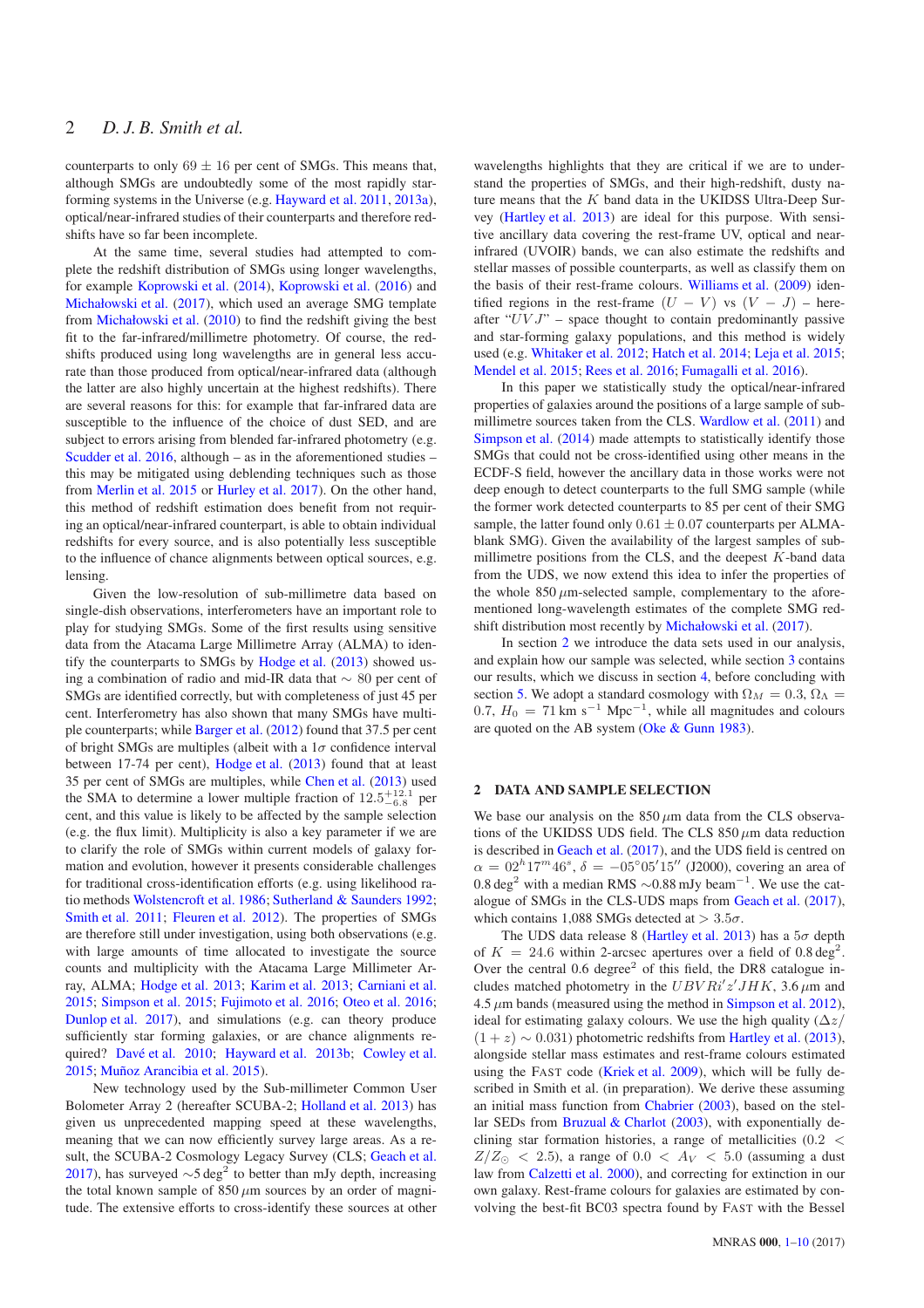$U$ - and  $V$ -band curves [\(Bessell 1990\)](#page-8-11) and with the Mauna Kea  $J$ band filter curve [\(Tokunaga et al. 2002\)](#page-9-48) in the rest-frame. These values allow us to locate galaxies within the  $UVJ$  diagram, in which passive galaxies are those which have  $(U - V)_{\text{rest}} > 1.3$ ,  $(V - J)_{\text{rest}} < 1.6$  and  $(U - V)_{\text{rest}} > 0.88 \times (V - J)_{\text{rest}} + 0.49$ .

We limit the influence of bright stars and UDS image artefacts (e.g. detector cross-talk) by removing all sources which are flagged in the UDS masks, supplied on the UDS website<sup>1</sup>. In addition, we remove stellar sources from our sample by using the Bayesian classifications from [Simpson et al.](#page-9-49) [\(2013](#page-9-49)). We limit our area to the region where the UDS data include photometric redshifts, and after removing regions masked in the UDS catalogue, the effective area of our survey is  $0.527 \text{ deg}^2$  in which we find 761 SMGs from the [Geach et al.](#page-9-35) [\(2017](#page-9-35)) catalogue. We also remove those sources with  $\chi^2$  > 20 in either the [Hartley et al.](#page-9-36) [\(2013](#page-9-36)) or FAST SED fitting, to limit the influence of bad fits on photometric redshifts, galaxy colours and stellar masses.

# <span id="page-2-0"></span>3 RESULTS

In contrast to other investigations on this subject, we do not attempt to identify individual counterparts to CLS sub-millimetre sources. Instead, we take a statistical approach by measuring the properties of galaxies detected within and immediately around the SCUBA-2 beam, after subtracting off the expected background population, as a function of search radius. This method has the benefit of not requiring any assumptions about the number of  $K$ -band sources around each individual  $850 \mu m$  position, and in the coming sections we will show that this enables us to generate a complete redshift distribution for  $850 \mu m$  sources based on the UDS optical/ near-infrared photometric redshifts. However, the price that we pay for this is that we do not identify the counterparts to any individual  $850 \mu m$  source, and we also suffer from the issue that, because the environments of  $850 \mu m$  sources have been shown to be overdense by a factor of  $80 \pm 30$  times the background level [\(Simpson et al.](#page-9-26) [2015](#page-9-26)), the excess galaxies that we see in the near-infrared may not be responsible for the sub-millimetre emission themselves (see section [3.4,](#page-4-0) below).

#### 3.1 Astrometry and initial checks

Before searching around the  $850 \mu m$  source positions for K-band galaxies, we must first ensure that the CLS and UDS positions are consistent with each other. We do this by following the method used for sources in the *Herschel*-ATLAS survey by [Smith et al.](#page-9-23) [\(2011](#page-9-23)), which involves creating a 2-dimensional histogram of the difference between the  $850 \mu m$  and UDS positions for every source in each catalogue, which is shown in figure [1.](#page-2-1) Each bin of the histogram is 1 arc sec in size, and reveals a residual offset in the  $850 \mu m$  astrometry relative to the UDS. To make the best estimate of the magnitude and direction of the offset, we model this distribution using a simple three-component model, consisting of two Gaussians with common centre, plus a constant background, and find the best fitting values for the centroid. The best-fit offsets derived using this model are  $\Delta \alpha = 1.41 \pm 0.15$  arc sec and  $\Delta\delta = -0.95 \pm 0.14$  arc sec, giving an effective offset of 1.7 arc sec (i.e. smaller than the pixel size in the  $850 \mu m$  maps) which we apply to the CLS catalogue before continuing.



<span id="page-2-1"></span>Figure 1. Image showing a two-dimensional histogram of the differences between the  $850 \mu m$  positions of the 761 sources in our catalogue and the  $K < 24.6$  UDS positions. The dotted lines indicate zero offset in the horizontal and vertical directions, while the blue cross indicates the best fit centroid position, as detailed as in the legend. The grey circles indicate the contours of the best-fit double-Gaussian model used to determine the best fit centroid, with levels corresponding to  $0.01$ ,  $0.1$ ,  $0.2 \& 0.5$  times the peak value.

## <span id="page-2-3"></span>3.2 The fraction of  $850 \mu m$  sources detected in the UDS catalogue

Next, we determine how many of the  $850 \mu m$  sources have at least one potential counterpart in the UDS catalogue. We do this using the method of [Fleuren et al.](#page-9-24) [\(2012,](#page-9-24) hereafter F12), in which this parameter is referred to as  $Q_0$ . It is difficult to estimate this value directly, due to the the high probability of observing unrelated background sources around the  $850 \mu m$  positions (i.e. the observed number of apparent counterparts within a particular search radius is in fact the sum of the actual number of counterparts and the number of chance associations), and because of the possibility of finding multiple K-band galaxies per  $850 \mu m$  source. F12 showed that it is preferable to estimate  $(1 - Q_0)$ , by instead counting the number of 'blanks' (i.e. the number of sources without any possible counterpart) and statistically accounting for the unrelated background population. In the F12 formalism:

$$
(1 - Q_0) = \frac{\overline{S}}{\overline{R}},\tag{1}
$$

<span id="page-2-2"></span>where  $\overline{S}$  is the fraction of 850  $\mu$ m sources without a possible counterpart, and we estimate  $\bar{R}$  (the fraction of random positions without a possible counterpart) by generating one hundred model catalogues with 761 random positions within the survey area, and returning the number of times zero matches are obtained (accounting for the masked area of our survey). We estimate these values as a function of radius, and the results are shown in figure [2,](#page-3-0) in which the light blue dashed line and red crosses connected by a red solid line show the fraction of blanks around random positions and  $850 \mu m$  positions, respectively. The red crosses (showing the

<sup>1</sup> http://www.nottingham.ac.uk/astronomy/UDS/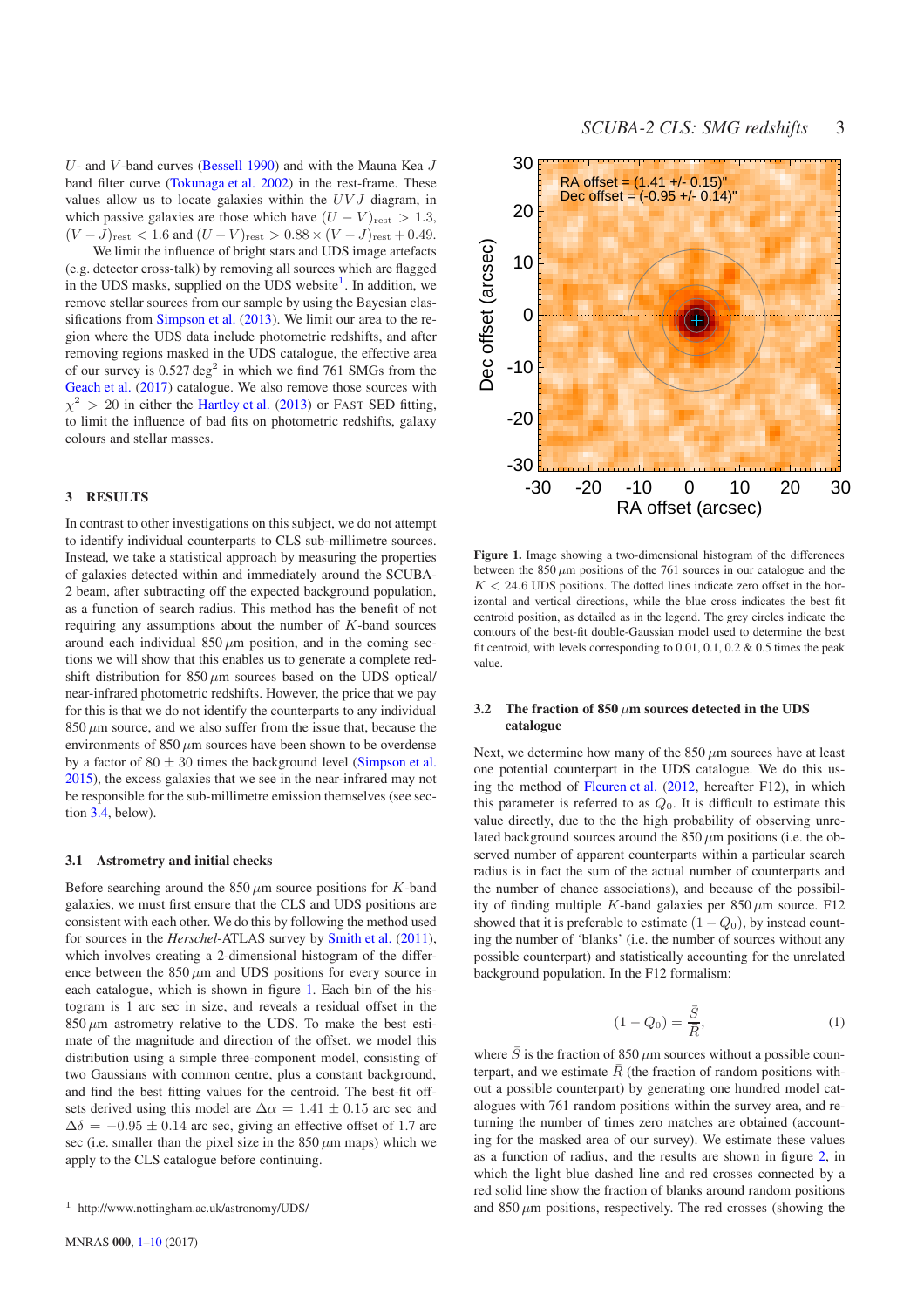<span id="page-3-1"></span>**Table 1.** Tabulated values of  $Q_0$  as a function of maximum separation from the 850  $\mu$ m source positions, with the right-hand column showing the probability of obtaining our results by chance, after accounting for the fraction of sources in the  $> 3.5\sigma$  850  $\mu$ m catalogue which are spurious.

| $P_{\text{null}}$<br>Qο |
|-------------------------|
| 0.000<br>0.103          |
| 0.000<br>0.346          |
| 0.000<br>0.602          |
| 0.000<br>0.802          |
| 0.882<br>0.000          |
| 0.947<br>0.000          |
| 0.967<br>0.000          |
| 0.984<br>0.000          |
| 0.975<br>0.205          |
| 1.000<br>0.780          |
|                         |

results around the  $850 \mu m$  positions) differ considerably from the results around random positions.

The black filled circles show our best estimate of  $(1 - Q_0)$ for CLS 850  $\mu$ m sources, estimated using equation [1,](#page-2-2) and detailed in table [1.](#page-3-1) To determine whether seeing an excess  $K$ -band galaxy around all of the  $850 \mu m$  sources is real (or just due to the large source density in the UDS catalogue), we first estimate the average number of excess non-blanks (i.e. detections) that we observe above what would be expected at random positions,  $N_{\text{excess}}$ . We do this using equation [2:](#page-3-2)

<span id="page-3-2"></span>
$$
N_{\text{excess}} = (\bar{S} - \bar{R})N_{850} - \sum_{N_{850}} P(\text{false}),\tag{2}
$$

where  $N_{850}$  is the number of  $850 \mu m$  sources in our sample, and  $P$ (false) is the probability that each 850  $\mu$ m source is a false positive (as calculated by [Geach et al. 2017](#page-9-35), and these values indicate a total of  $45.6 \pm 1.8$  spurious sources in our sample). We then calculate the null probability of this excess by taking the probability that a position is a blank out to some separation,  $\bar{R}$ , and multiplying it by itself  $N_{\text{excess}}$  times, giving a null probability of  $P_{\text{null}} = \overline{\tilde{R}}^{N_{\text{excess}}}$ . The results are shown by the grey dot-dashed line in figure [2,](#page-3-0) and tabulated for separations  $\leq 10$  arc sec in table [1,](#page-3-1) which suggests that we can be confident that we detect a significant galaxy excess around  $> 98.4 \pm 0.9$  per cent of the 850  $\mu$ m sample. This value is a little surprising, since the 'false-positive' probabilities imply that Q<sup>0</sup> should be no more than 94 per cent, and the uncertainty on  $Q_0$  is insufficient to fully account for the discrepancy. If the false-positive probabilities are unduly conservative, this is relevant to other studies as well, for example [Michałowski et al.](#page-9-15) [\(2017](#page-9-15)), who found that the faintest sub-millimetre sources have a lower ID fraction, and attributed this partly due to the increased fraction of spurious sources at fainter flux limits, and partly due to fainter sub-millimetre sources also being fainter in the radio maps (or other ancillary data) and thus harder to cross-identify. Forthcoming observations with ALMA will hold the key to determining how many of the sources in this catalogue are truly real.

# <span id="page-3-3"></span>3.3 The  $K < 24.6$  galaxy population around 850  $\mu$ m sources

Having ascertained that the UDS data are deep enough that almost every CLS 850  $\mu$ m source has at least one detectable (if not identifiable) and associated  $K < 24.6$  galaxy, we now wish to estimate



<span id="page-3-0"></span>Figure 2. Illustration of the procedure of [Fleuren et al.](#page-9-24) [\(2012\)](#page-9-24) to estimate  $(1-Q<sub>0</sub>)$ , the fraction of 850  $\mu$ m sources which are not detected in the UDS catalogue. The red crosses show the fraction of blanks (i.e. those  $850 \mu m$ positions with no possible counterpart within the search radius), while the light blue dashed line shows the corresponding values based on random positions, both relative to the right-hand vertical axis. The black filled circles represent the values obtained dividing the number of blanks by the randomly generated values, which is our estimate of  $(1 - Q_0)$ , relative to the left-hand axis. The grey dot-dashed line linking the triangles, indicates the probability of obtaining the number of blanks around the  $850 \mu m$  source positions by chance, and this is  $< 1$  per cent at all separations  $\leq 10$  arc sec. The values for  $Q_0$  and the probability of the null hypothesis are shown in table [1.](#page-3-1)

how many galaxies we find for each. We do this by calculating the number of possible counterparts within a range of search radii between 0 and 20 arc sec, and subtract off the number of unassociated background sources that we would expect based on scaling the source density in the UDS  $K$  band catalogue to the relevant search area. The results of doing this are shown in figure [3,](#page-4-1) in which the red points with Poisson error bars show the radial distribution of the number of excess galaxies around the 761 850  $\mu$ m sources. For comparison, we also overlay the corresponding plot based on 1,000 Monte Carlo simulations of the hypothetical scenario with one counterpart galaxy for each  $850 \mu m$  position, assuming normallydistributed positional uncertainties depending solely on the signalto-noise ratio of each source in the CLS catalogue (following the method in [Ivison et al. 2007](#page-9-2)), added in quadrature with the 2 arc sec uncertainty resulting from pixel-quantised positions in the public CLS catalogue. We overlay the median-likelihood values (black) on the 16th and 84th percentiles of the cumulative frequency distribution (in grey) as a function of separation. We observe that the number of excess galaxies increases steadily out to around 12 arc sec, giving an average of  $1.52 \pm 0.09$  excess  $K < 24.6$  galaxies around each  $850 \mu m$  source. These values highlight that in many cases we are detecting an excess of nearby K-band galaxies rather than the sources responsible for the 850  $\mu$ m emission; this number is therefore not directly analogous to the SMG 'multiplicity' discussed above, but assuming that it is not dominated by a handful of sources with many components (and our estimate of  $Q_0$  derived in section [3.2](#page-2-3) suggests that this is a reasonable assumption), finding  $1.52 \pm 0.09$  excess galaxies per 850  $\mu$ m position is in good agreement with more direct studies of SMG multiplicity, both ob-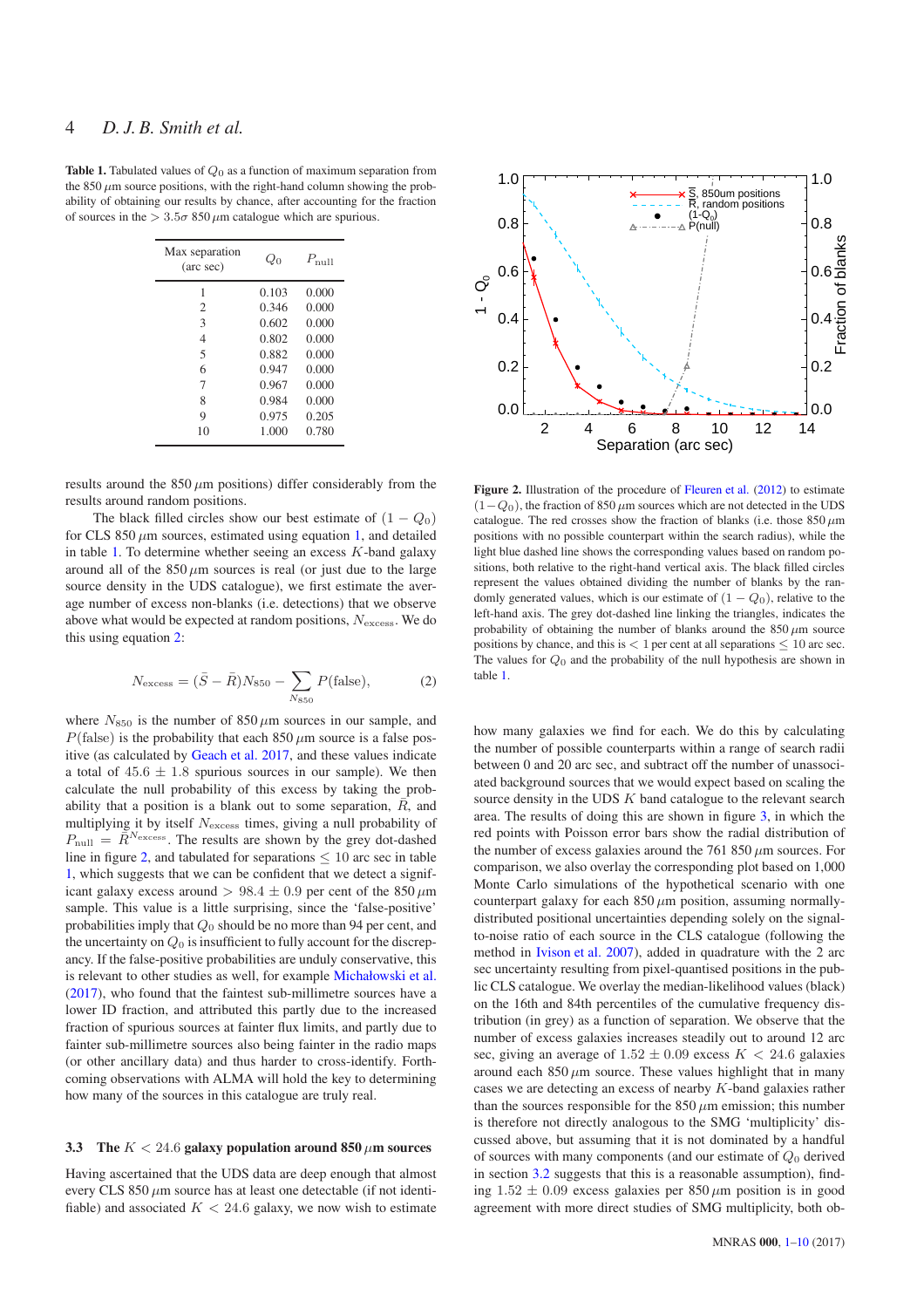

<span id="page-4-1"></span>Figure 3. The radial distribution of excess galaxies around the CLS  $850 \mu m$ positions (red points with error bars), compared with expectations based on a single counterpart per SMG assuming normally distributed positional offsets depending on the signal-to-noise ratio, following [Ivison et al.](#page-9-2) [\(2007](#page-9-2)), shown as the solid black line with grey region indicating the 16th and 84th percentiles of the expected excess based on our Monte Carlo simulations. While the left-hand vertical axis shows the total number of excess galaxies around the sample of 761 850  $\mu$ m sources in our search area, the right-hand axis has been scaled to show the average number of excess  $K$ -band galaxies around each source. The horizontal dashed line shows the number of  $850 \mu m$  sources in our catalogue.

servationally (e.g. [Chen et al. 2016](#page-8-4)), and using simulations (e.g. [Hayward et al. 2013b](#page-9-31)).

## <span id="page-4-0"></span>3.4 The properties of galaxies near  $850 \mu m$  sources

We characterise these galaxies by extending the method of section [3.3](#page-3-3) to produce background-subtracted distributions of their photometric redshifts, K band magnitudes and stellar masses, and these are shown in figure [4.](#page-5-1) To determine the extent to which the properties of these sources are representative of the SMG host galaxy population, we perform an identical analysis using realistic mock catalogues based on lightcones from the Bolshoi simulation [\(Klypin et al. 2011](#page-9-50)), containing galaxies with stellar mass  $> 10^{9}$  M<sub>☉</sub> over  $0.5 < z < 8.0$ , which were produced by [Hayward et al.](#page-9-31) [\(2013b](#page-9-31)) to study SMGs. While the stellar masses of excess galaxies within 12 arc sec of  $850 \mu m$  sources in the Bolshoi simulation (selected to the same flux criterion as in the real CLS catalogues) are significantly different from the stellar masses of the SMGs themselves, a  $K - S$  test shows that we are unable to rule out the hypothesis that the *redshift* distributions are drawn from the same parent distribution (we perform this simulation 1,000 times and find a median  $P \approx 0.3$ ). We therefore conclude that the photometric redshift distribution derived in this manner is representative of the full SMG population.

In the top panel of figure [4](#page-5-1) we show the photometric redshift distribution of the  $1154.6 \pm 67.5$  excess galaxies around all 761  $> 3.5\sigma$  CLS 850  $\mu$ m sources in our survey area as the black histogram, derived from the best-fit redshifts from the [Hartley et al.](#page-9-36) [\(2013](#page-9-36)) catalogue, and overlaid (in red) with the corresponding distribution derived from the individual redshift probability distribution functions. The median redshift of the  $850 \mu m$  sources is

 $\langle z \rangle = 2.05 \pm 0.03$ , which makes for an interesting comparison with many previous studies despite their incomplete redshift information (e.g. [Wardlow et al. 2011;](#page-9-10) [Casey et al. 2013](#page-8-12); [Simpson et al. 2014;](#page-9-44) [Chen et al. 2016](#page-8-4)), and despite the important role played by selection (which we will discuss in section [4.2\)](#page-6-0). We find that 18.2 per cent of the SMGs in our sample lie at  $z > 3$ , in good agreement with [Wardlow et al.](#page-9-10) [\(2011\)](#page-9-10). We also overlay the results of performing an identical analysis on the same number of random positions as the grey error bars, which recover a redshift distribution consistent with zero excess galaxies, reassuring us that our results are not caused by some undiagnosed bias. We have overlaid our results on the redshift distribution for the  $> 4\sigma$  sample of SMGs selected from the CLS observations of the COSMOS and UDS fields from [Michałowski et al.](#page-9-15) [\(2017\)](#page-9-15), who (as discussed in section [1\)](#page-0-0) completed the redshift distribution for the ∼third of sources without cross-identified counterparts in their sample using long wavelength data. The [Michałowski et al.](#page-9-15) [\(2017](#page-9-15)) redshift distribution (which has been arbitrarily re-scaled for clarity) has a higher median  $\langle z \rangle = 2.40^{+0.10}_{-0.04}$ , and this is most readily apparent in the increased high-redshift tail in the shaded grey distribution in the top panel of figure [4.](#page-5-1) This apparent disagreement between the two  $> 4\sigma$  source redshift distributions (shaded grey from [Michałowski et al. 2017](#page-9-15), corresponding to the green distribution from this work) is of particular interest given the complementary strengths and weaknesses of the two methods.

Though the Bolshoi simulation shows us that the mass distribution of the galaxies in the simulation around the  $850 \mu m$  source positions differs from the mass distribution of the model SMG counterparts, it is nevertheless instructive to calculate the K-band magnitude and stellar mass distributions of these sources. In the middle panel of figure [4](#page-5-1) we show the distribution of  $K$  band magnitude for the excess galaxies, overlaid with the results of the analogous experiment using the same number of random positions (grey error bars). Interestingly, rather than increasing towards the limit of the UDS catalogue, the magnitude distribution peaks around  $K = 23.4$  magnitudes ( $\sim 1.2$  magnitudes above the  $K = 24.6$ magnitude limit) before turning down. This reinforces our result from section [3.2](#page-2-3) that the UDS data are sensitive enough to detect an excess of galaxies around virtually all of the 761 850  $\mu$ m sources in the [Geach et al.](#page-9-35) [\(2017](#page-9-35)) catalogue for which we have coverage. If the excess  $K$ -band galaxies that we detect are not the sources responsible for the  $850 \mu m$  emission, the magnitude distribution of SMG counterparts must be bimodal, as expected based on the extreme dust columns around bright SMGs found by [Simpson et al.](#page-9-26) [\(2015,](#page-9-26)  $A_V \approx 540^{+80}_{-40}$  mag). That we are detecting galaxies around  $850 \mu m$  sources not necessarily responsible for the  $850 \mu m$  emission offers a possible means to reconcile our results with the fact that 5 out of the  $30 > 8$  mJy CLS sub-millimetre sources in [Simpson et al.](#page-9-51)  $(2016)$  $(2016)$  do not have a K-band counterpart to at least one of the multiple blended components resolved by ALMA in this field.

To test for the possible influence of incompleteness in our  $K$ band catalogue on our magnitude distribution, we correct the Kband magnitude distribution using the completeness curve for the parent UDS DR8 catalogue from [Mortlock et al.](#page-9-52) [\(2015](#page-9-52)), and the results of applying this correction are overlaid as the black filled circles, which are consistent with the original results. In the bottom panel of figure [4,](#page-5-1) we show the corresponding mass distribution. We find galaxies around SMGs have an average stellar mass of  $2.2 \pm$  $0.1 \times 10^{10}$  M<sub>☉</sub>, around a factor of two lower than the value found by [Wardlow et al.](#page-9-10) [\(2011](#page-9-10), after accounting for the different initial mass function used in that work), though as noted above, that work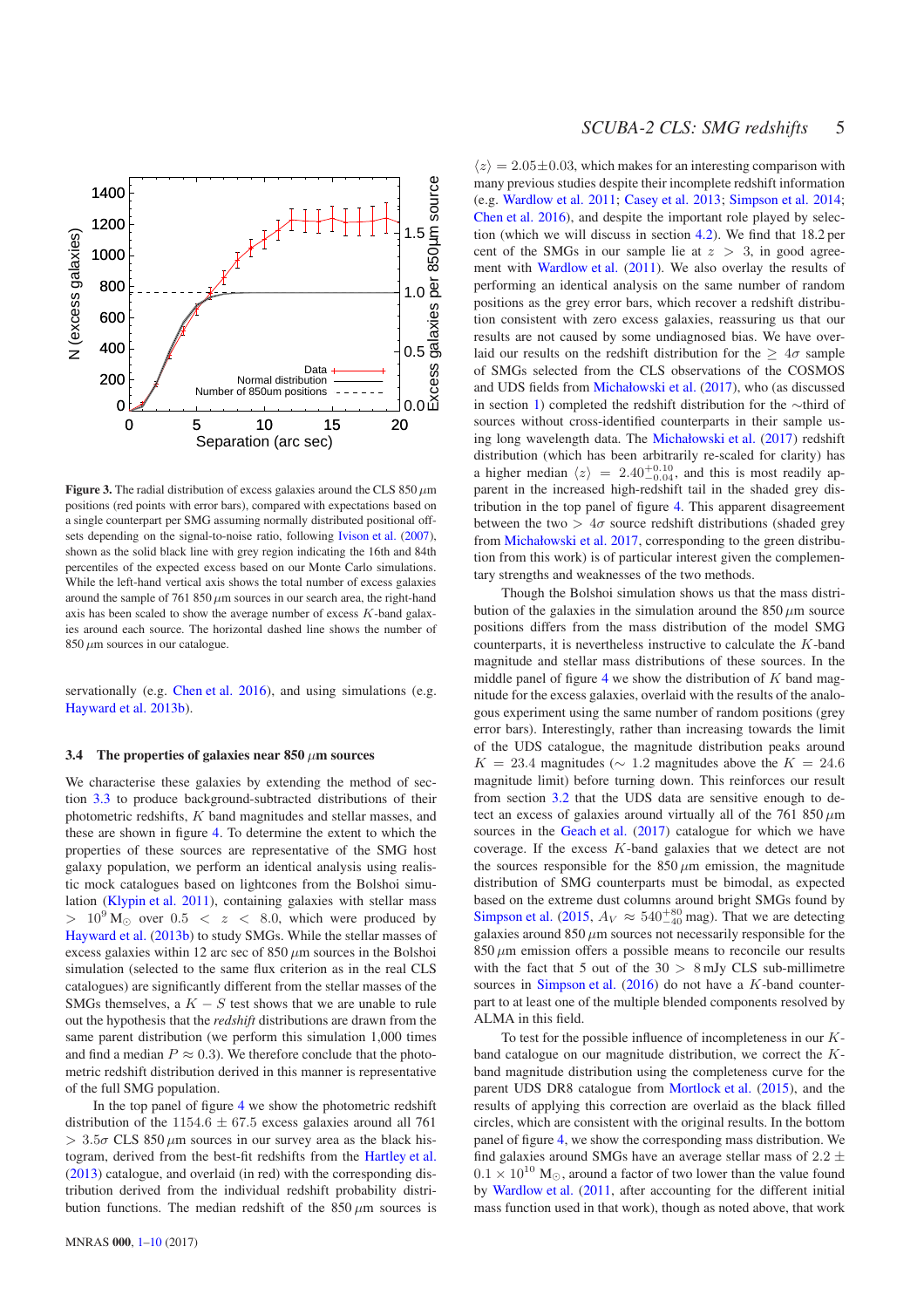assumed a standard H-band mass-to-light ratio for the stellar mass estimation, and was unable to account for the whole  $850 \mu m$  source population, while we are likely biased towards lower stellar masses by including SMG neighbours in our calculation.

Since we derived rest-frame colours for every source in the UDS catalogue, we are able to apply the same technique to determine the locations of the excess galaxies around SMGs in the  $UVJ$  colour space. The results of doing so are shown in figure [5,](#page-6-1) in which the left-hand panel shows the distribution of galaxies in the UDS catalogue, with a dashed line to highlight the division between the regions occupied by star-forming and passive galaxies at  $z > 1$ , taken from [Hartley et al.](#page-9-36) [\(2013](#page-9-36)). The colour of each bin is chosen to indicate the logarithm of the number of sources in that bin, ranging from 5 to 100 galaxies. In the right panel, we show the corresponding colour-colour space for galaxies within 12 arc sec of a CLS  $850 \mu m$  source, with the same colour scaling, highlighting that while the vast majority are classified as star-forming on the basis of their rest frame colours, a small subset (an excess of  $92.8 \pm 23.7$ , or  $8.0 \pm 2.1$  per cent of the total galaxy excess) are consistent with being passive galaxies, in agreement with previous work on smaller samples of the SMGs themselves [\(Smail et al.](#page-9-53)  $2004$ ).<sup>2</sup>

These results make a particularly interesting comparison with the results of Smith et al. (in preparation), who find that the average 850  $\mu$ m flux density of  $z > 1$ , K-selected and UV J star-forming galaxies increases with increasingly red  $(V - J)_{\text{rest}}$  colour, meaning that we expect many SMG neighbours to be sub-millimetre faint, and therefore very difficult to identify even using e.g. sensitive high resolution sub-millimetre observations with ALMA, and the same is of course true of the passive galaxies. This highlights the need for deep optical/near-infrared data alongside sensitive interferometry if we are to truly understand the relationship between the properties of SMG host galaxies and their environments.

#### <span id="page-5-0"></span>4 DISCUSSION

## 4.1 Can we believe photometric redshifts for sources this faint?

In deriving these results, we have of course assumed some degree of reliability in the UDS photometric redshifts, which [Hartley et al.](#page-9-36) [\(2013](#page-9-36)) showed to be very precise. However, this can only be verified using spectroscopy, which is extremely challenging to obtain for large samples of faint sources such as those studied here, and the lower left panel of figure [4](#page-5-1) indicates that ∼ 39 per cent of the galaxies associated with 850  $\mu$ m positions are fainter than  $K = 23.0$ , the limit of the UDSz spectroscopic sample selection (Almaini et al. *in prep*).

Meanwhile, some works in the literature (e.g. [Simpson et al.](#page-9-44) [2014](#page-9-44)) have been reluctant to quote photometric redshifts for sources with formal detections (defined as having an  $SNR > 3\sigma$ ) in fewer than four optical/near-infrared bands, taking the conservative view that photometric redshifts derived for such sources are unreliable. However, other works have shown the value of measurements for deriving galaxy parameters even when they are not formally significant (e.g. [Smith et al. 2013,](#page-9-54) [2014](#page-9-6)), and this is one of the reasons why photometric redshift codes such as FAST [\(Kriek et al. 2009](#page-9-47))



<span id="page-5-1"></span>Figure 4. The properties of the galaxies within 12 arc sec of 850  $\mu$ m sources including, Top: photometric redshift distribution (which our simulations suggest is indistinguishable from the redshift distribution of SMGs), Middle: *K* band magnitude distribution and Bottom: best-fit stellar mass distribution. In each panel the grey points with error bars show the results of applying the same background subtraction method to the same number of random search radii as there are CLS  $850 \mu m$  sources in our survey area, with the error bars estimated from propagating the Poisson errors on each individual data point. In the top panel, we also overlay the photometric redshift distribution from [Michałowski et al.](#page-9-15) [\(2017,](#page-9-15) shown as the grey shaded region), and those that we have produced for brighter sub-sets of the SMG population, detected at  $> 4$ ,  $> 5$  &  $> 6\sigma$ , shown as green, blue and purple histograms, respectively. We also overlay the corresponding summed  $P(z)$ derived based on the individual redshift probability distributions for each source (in red). In the middle panel, the black filled circles show the same data as the error bars, but corrected for residual completeness in the UDS catalogue, derived using the corrections from [Mortlock et al.](#page-9-52) [\(2015\)](#page-9-52).

<sup>&</sup>lt;sup>2</sup> To convince ourselves that our background subtraction is working as expected, we inverted the data and re-plotted with the same colour scheme, revealing no significant galaxy excess.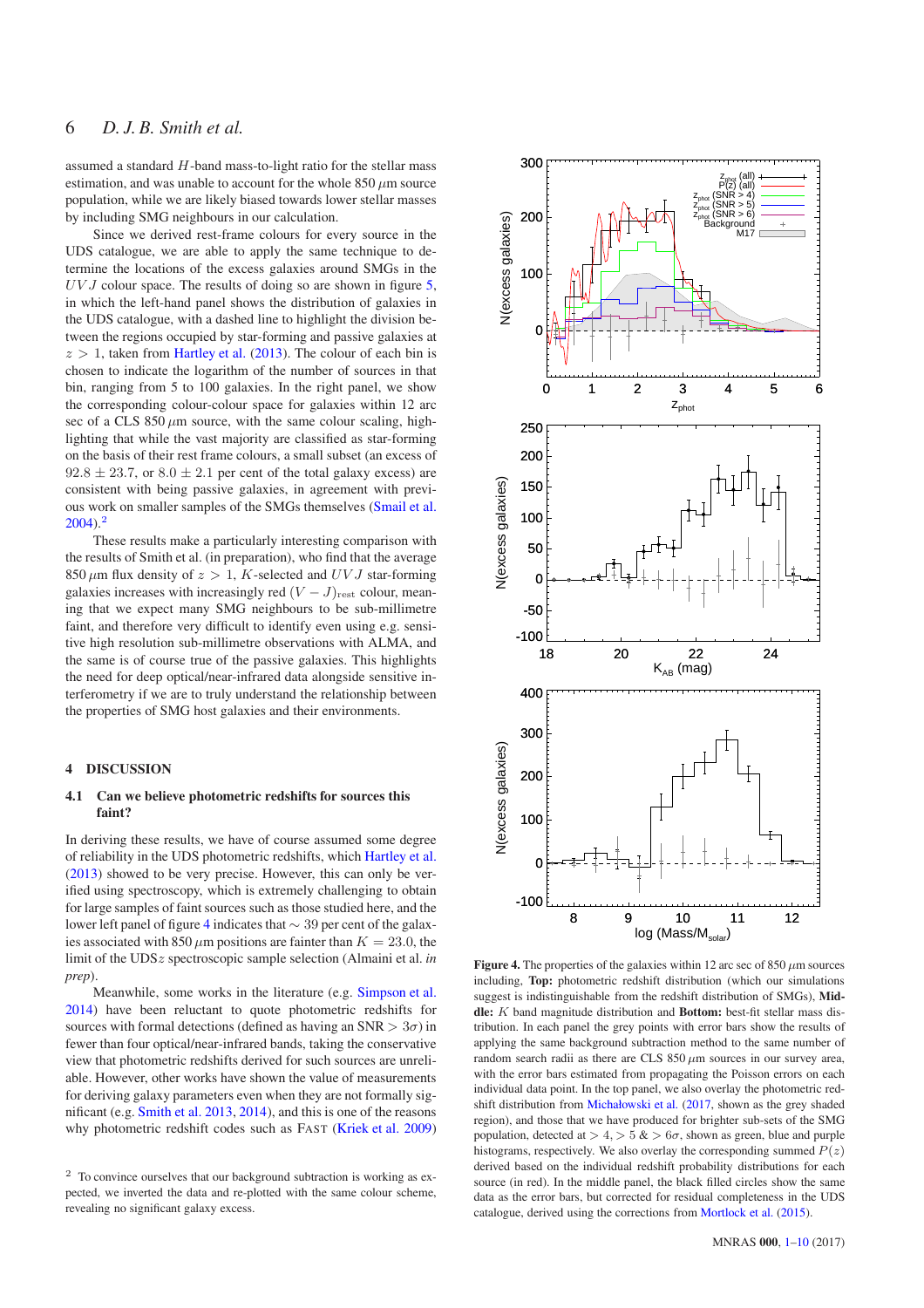

<span id="page-6-1"></span>Figure 5. Left: The distribution of  $K_{AB} < 24.6$  galaxies within the  $UVJ$ colour-colour space from [Williams et al.](#page-9-37) [\(2009](#page-9-37)), which is designed to separate passive and star-forming galaxies. The histograms are normalised to the area around all 761 850  $\mu$ m sources in our sample, and coloured according to the log of the bin occupancy, with values ranging from 5 to 100 galaxies per bin. The **Right** panel shows the  $UVJ$  colours of those  $K < 24.6$ galaxies within 12 arc seconds of a CLS  $850 \mu m$  source, with the same colour scale as the left panel.

and LEPHARE [\(Ilbert et al. 2006](#page-9-55)) ideally require measured flux densities rather than magnitudes in their input catalogues (since fluxes are symmetric even for faint sources, and allow noisy negative flux estimates to be naturally included in the fitting).

Since we have not directly identified any counterparts to the  $850 \mu m$  sources, it is difficult to directly investigate the number of photometric detections for any individual source. However, we can repeat our analysis, this time including only those sources which have at least four  $> 3\sigma$  detections in the UDS catalogue, and see what difference this makes to our results. We are still able to detect at least one galaxy associated with every SMG (i.e. our estimate of  $Q_0$  is still consistent with unity), and we still detect a significant excess of  $1,091.8 \pm 66.8$  galaxies, as compared with  $1154.6 \pm 67.5$  when the full sample is considered. This change indicates that around 5 per cent of the galaxies around SMGs have fewer than four  $3\sigma$  detections, but the significance of the change is  $< 1\sigma$ , based on propagating the Poisson error bars. The average photometric redshift of the excess galaxies around SMGs in the remaining sample is  $1.99 \pm 0.03$ , which is consistent with the original value of  $2.05 \pm 0.03$ , while the UV J passive fraction in the excess galaxies is unchanged. We therefore suggest that while this aspect may play a minor role, it does not give us any cause to mistrust our results more than we would any other study using photo- $z$ ; our approach benefits once more from not relying on any one single photometric redshift.

## <span id="page-6-0"></span>4.2 Do the brightest SMGs differ from the rest?

Several previous investigations (e.g. [Ivison et al. 2002](#page-9-7); [Pope et al.](#page-9-56) [2005](#page-9-56); [Biggs et al. 2011;](#page-8-13) [Chen et al. 2016](#page-8-4)) have found evidence for differences between the brightest and faintest SMGs in terms of their redshifts and the number of sources contributing to the singledish  $850 \mu m$  flux density (though [Wardlow et al. 2011](#page-9-10), found no evidence for this). In figure  $6$  we show how the median redshift varies as a function of the  $850 \mu m$  flux density as red error bars, ranging from the full sample, to increasingly brighter subsets (note that the left-most error bar is derived based on the whole population, with increasingly smaller subsets as we move towards brighter SNRs). Also overlaid are results from selected other observational works in the literature [\(Chapman et al. 2005](#page-8-3); [Wardlow et al.](#page-9-10)



<span id="page-6-2"></span>**Figure 6.** Variation in the average SMG redshift as a function of  $850 \mu m$ flux density. Red error bars (connected with the dashed red line) are derived based on our sample, using the median statistics method of [Gott et al.](#page-9-57) [\(2001\)](#page-9-57), while the right-facing arrows are to indicate that each data point includes all sources at higher signal to noise. Also overlaid are the average redshifts measured by selected works in the literature, detailed in the legend. Observational works are shown with solid error bars, while theoretical studies are indicated by dashed error bars. Also overlaid, as a light blue dotdashed line, is a prediction based on the latest estimate of the far-infrared luminosity function out to  $z = 5$  [\(Koprowski et al. 2017\)](#page-9-58).

[2011](#page-9-10); [Casey et al. 2013;](#page-8-12) [Vieira et al. 2013](#page-9-59); [Simpson et al. 2014;](#page-9-44) [Michałowski et al. 2017](#page-9-15); [Chen et al. 2016](#page-8-4)), along with their quoted error bars. We have also overlaid an estimate based on the latest measurements of the far-infrared luminosity function using SCUBA-2 and ALMA data from [Koprowski et al.](#page-9-58) [\(2017\)](#page-9-58), shown as the dot-dashed light blue line) and theoretical results for bright  $($   $>$  5 mJy) SMGs based on the GALFORM semi-analytic model presented in [Cowley et al.](#page-9-32) [\(2015](#page-9-32)), and based on the simulations from [Hayward et al.](#page-9-12) [\(2013a](#page-9-12)).

We find strong evidence for a higher median redshift for increasingly bright  $850 \mu m$  sources in our sample, with error bars estimated from the redshift histograms using the median statistics method of [Gott et al.](#page-9-57) [\(2001\)](#page-9-57). The average redshift ranges from  $2.05\pm0.03$  for the full SNR  $> 3.5\sigma$  sample (equivalent to a 3 mJyselected sample due to the highly uniform  $850 \mu m$  map) of 761 galaxies, up to  $3.13 \pm 0.18$  for the 45 sources brighter than  $8\sigma$ . This result becomes even clearer if we consider the values quoted by other surveys, although the scatter in those works is considerably larger due to the smaller sample sizes, with the exception of [Michałowski et al.](#page-9-15) [\(2017\)](#page-9-15) who calculated the average redshift in bins of  $850 \mu m$  flux density, including the ultra-faint sample from [Koprowski et al.](#page-9-14) [\(2016](#page-9-14)); these values are also overlaid in figure [6.](#page-6-2) The brightest samples, including the  $S_{1.1\text{mm}} > 4.2 \text{ mJy}$  SMGs from [Koprowski et al.](#page-9-13) [\(2014](#page-9-13)) over the COSMOS field (corresponding to 850  $\mu$ m flux  $> 9.8$  mJy assuming a standard dust SED) with  $\langle z \rangle = 3.44 \pm 0.16$ , and  $S_{1.4\text{mm}} > 20$  mJy SMGs (corresponding to 850  $\mu$ m fluxes  $\gtrsim 100$  mJy) observed by the South Pole Telescope, which have an average redshift of 3.5 according to both [Vieira et al.](#page-9-59) [\(2013](#page-9-59)) and [Weiß et al.](#page-9-60) [\(2013](#page-9-60)), further underline this trend.

In figure [7](#page-7-0) we show a similar analysis, this time calculating the average number of galaxies around  $850 \mu m$  positions as a function of SNR/flux. Taking the error bars into account, the data reveal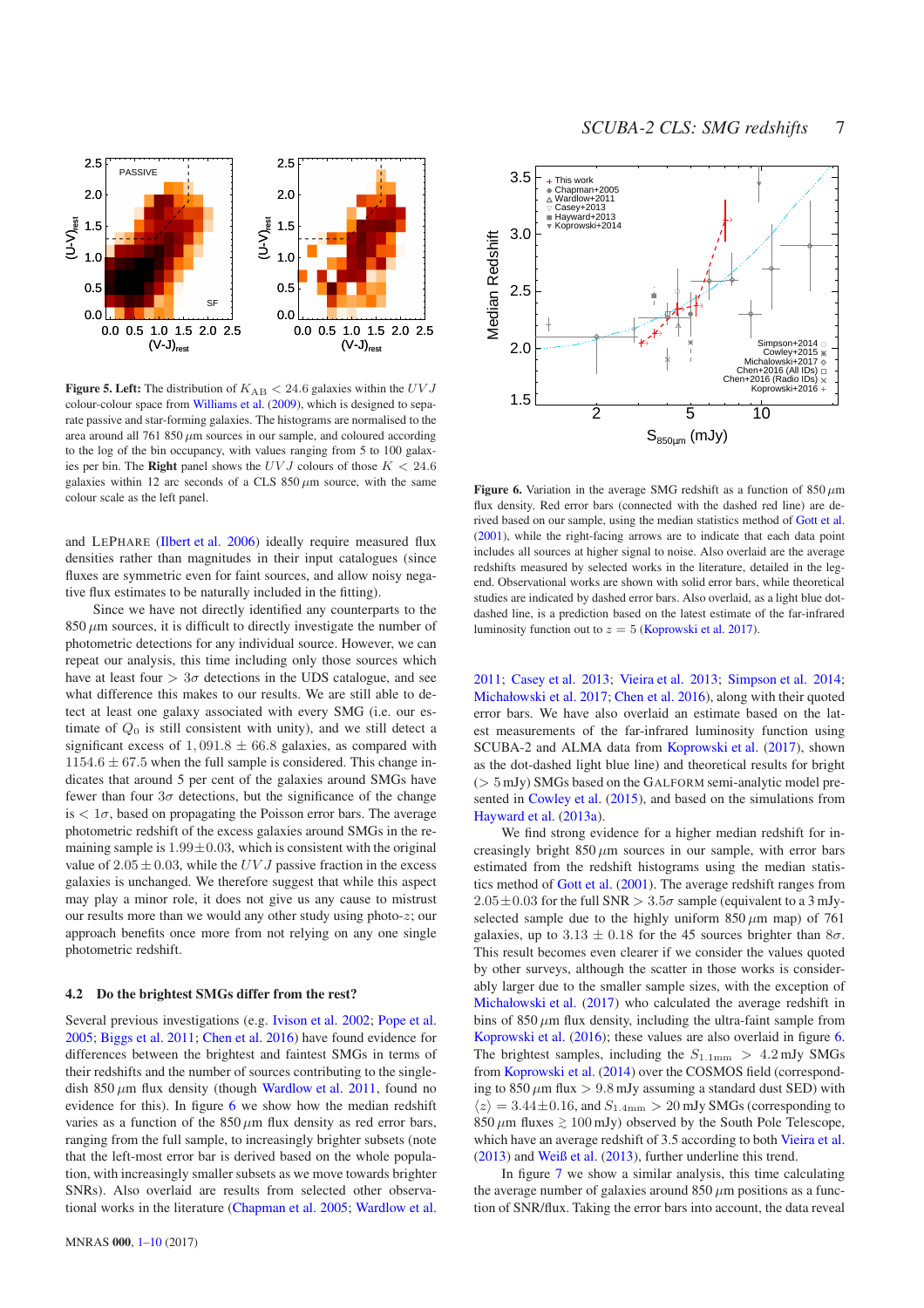

<span id="page-7-0"></span>Figure 7. The variation in the average number of  $K < 24.6$  galaxies within 12 arc sec of an 850  $\mu$ m position, as a function of the 850  $\mu$ m SNR. As in figure [6,](#page-6-2) the upper horizontal axis has been converted to  $850 \mu m$  flux density assuming a uniform uncertainty of 0.88 mJy, the median value of sources in the CLS 850  $\mu$ m map of the UDS field.

little or no evidence for an increasing number of excess  $K < 24.6$ galaxies towards brighter flux densities. This is reassuring, since if brighter  $850 \mu m$  sources had a significantly larger number of excess galaxies, this might have skewed our photometric redshift distribution given that brighter sources lie at higher redshifts (figure [6\)](#page-6-2).

It is of course possible that strongly gravitationally lensed sources within the  $850 \mu m$  selected population could artificially increase the number of excess galaxies observed around the  $850 \mu m$  positions, and previous works have shown that bright sub-millimetre flux selection can efficiently identify such systems (e.g. [Negrello et al. 2010](#page-9-61)). However, according to the latest results, lensed systems only contribute appreciably to the  $850 \mu m$  number counts above fluxes of 20 mJy [\(Geach et al. 2017\)](#page-9-35), and there are no sources this bright in our sample. Since figure [7](#page-7-0) also shows little evidence for an increase in the average number of excess galaxies for the brightest sources in our sample, we therefore suggest that strongly lensed galaxies do not have a major influence on our results.

#### 4.3 The contribution of SMGs to cosmic star formation

In figure [8](#page-7-1) we bring all of this information together, in an attempt to measure the contribution of SMGs to the cosmic star formation rate density (SFRD) estimates from [Behroozi et al.](#page-8-14) [\(2013,](#page-8-14) shown as the dashed line) and [Madau & Dickinson](#page-9-62) [\(2014](#page-9-62), dotted line). We do this by randomly assigning redshifts to the  $850 \mu m$  sources by sampling from the cumulative frequency distribution of photometric redshifts, using the different distributions shown in the main panel of figure [4](#page-5-1) (i.e. we ensure that we encode the behaviour apparent in figure [6\)](#page-6-2). We can then convert the deboosted  $850 \,\mu m$  flux density supplied in the CLS 850  $\mu$ m catalogue [\(Geach et al. 2017](#page-9-35)) to an SFR assuming an isothermal dust SED model (e.g. [Hildebrand](#page-9-63) [1983](#page-9-63); [Smith et al. 2013\)](#page-9-54) with  $T = 30K$  and  $\beta = 1.5$ , and a standard relationship between far-infrared luminosity and SFR from [Kennicutt](#page-9-64) [\(1998](#page-9-64)) adapted for our choice of initial mass function such that SFR (M<sub>☉</sub>  $yr^{-1}$ )  $\approx 1.06 \times 10^{-10} (L_{\text{dust}}/L_{\odot})$ . We es-



<span id="page-7-1"></span>Figure 8. The contribution of the CLS  $850 \mu m$  sources to the cosmic star formation rate density calculated by [Behroozi et al.](#page-8-14) [\(2013\)](#page-8-14) and [Madau & Dickinson](#page-9-62) [\(2014](#page-9-62)), shown as the dashed and dotted lines, respectively. The raw SFRs scaled from the individual deboosted 850  $\mu$ m flux densities from [Geach et al.](#page-9-35) [\(2017](#page-9-35)), assuming an isothermal far-infrared SED with  $T = 30$  K and  $\beta = 1.5$  are shown as the blue crosses, while the red asterisks show the results when we fold the [Geach et al.](#page-9-35) [\(2017\)](#page-9-35) estimates of completenesses and false detection rates for each  $850 \mu m$  source into our calculations. The error bars are derived by measuring the 16th and 84th percentiles of the results of performing 1000 Monte Carlo realisations of sampling from the redshift distributions shown in figure [4.](#page-5-1) Also overlaid are the results from the 4 mJy SMG sample from [Michałowski et al.](#page-9-15) [\(2017\)](#page-9-15), shown as grey diamonds, the obscured contribution estimated from ALMA observations of the Hubble Ultra Deep Field by [Dunlop et al.](#page-9-29) [\(2017](#page-9-29)), shown as grey triangles, and the SFRD estimated based on radiative transfer modelling of *Herschel* galaxies from [Rowan-Robinson et al.](#page-9-65) [\(2016](#page-9-65)), shown as light-grey squares.

timate the star formation rate density in bins of redshift by calculating  $\sum \frac{\psi_i}{V_{\text{max}}}$ , where  $\psi_i$  represents the SFR of the *i*th source in the sample, and  $V_{\text{max}}$  – the maximum co-moving volume within which that source could be detected – is calculated by determining the redshift at which the  $850 \mu m$  source would become too faint to be included in our 3.5  $\sigma$  catalogue, accounting for the effective area of our survey, which is  $0.527 \text{ deg}^2$ . The grey points show these raw results, and we are able to correct these values to account for the completeness and fraction of false positives using the values supplied for each source in the CLS  $850 \mu m$  catalogue. The corrected values are shown as the black asterisks, with error bars assigned from repeating the redshift assignment process 1,000 times, and counting the 16th and 84th percentiles of the resulting star formation rate density in each bin.

Though we have assumed a single isothermal dust SED template to make the conversion from  $850 \mu m$  flux density to SFR, under this assumption we find that our SMG sample with complete redshift information contributes  $30.5 \pm 1.2$  per cent of the [Behroozi et al.](#page-8-14) [\(2013](#page-8-14)) cosmic star formation rate density estimate between  $0.5 < z < 5.0$  (where the uncertainty on the value we quote has been derived solely on the basis of Monte Carlo sampling from the photometric redshift distribution, and does not contain any contribution from the large uncertainty associated with the choice of far-infrared SED). This value is in excellent agreement with the 30 per cent estimated by [Barger et al.](#page-8-5) [\(2012](#page-8-5)) based on SMGs' *radio* luminosities, though it is 50 per cent higher than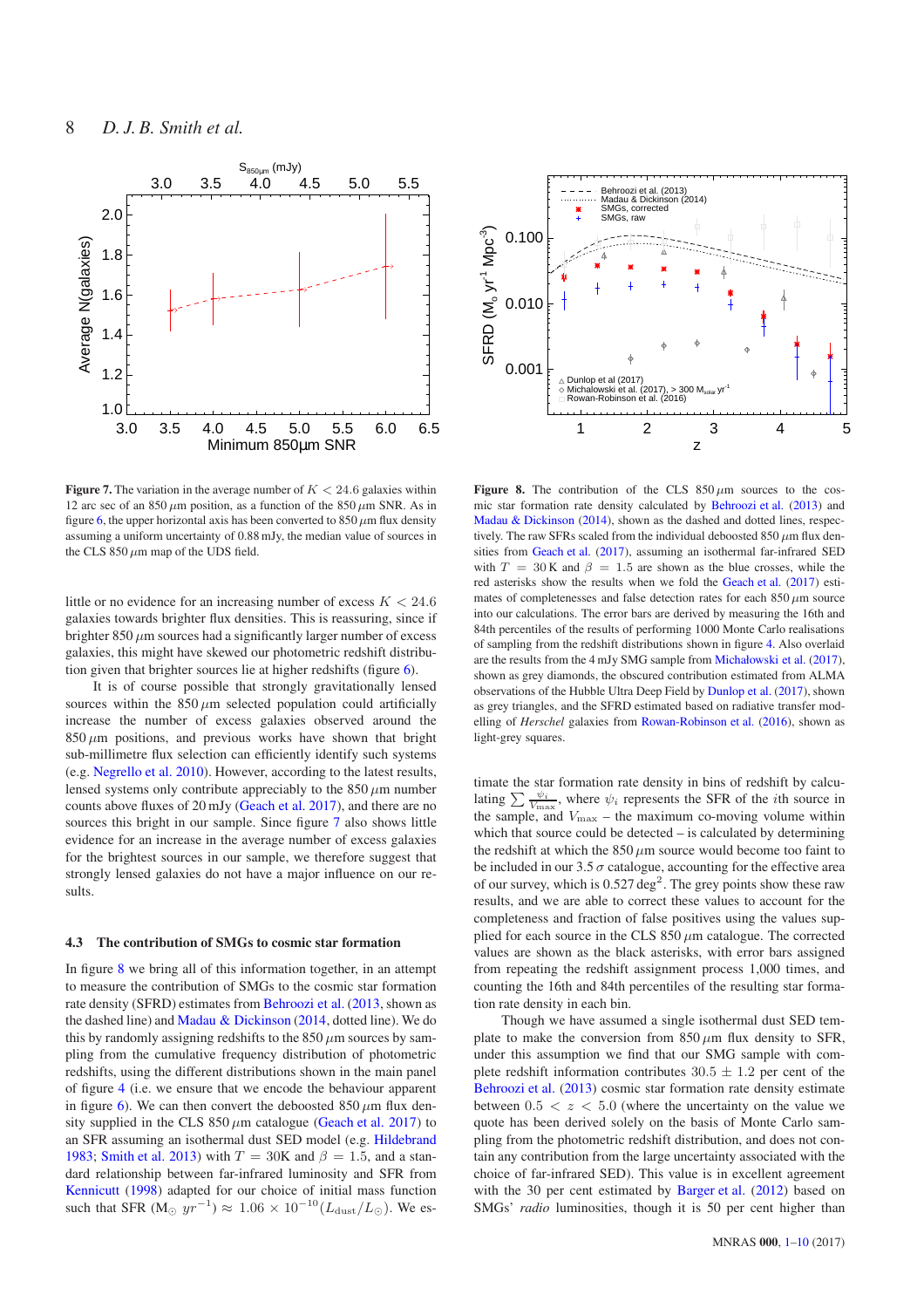found by [Michałowski et al.](#page-9-16) [\(2010\)](#page-9-16), despite our use of a comparatively quiescent far-infrared SED relative to some other common choices (e.g. those based on prototypical local galaxies such as M82 or Arp220 from [Polletta et al. 2007](#page-9-66), or based on SMGs from [Pope et al. 2008](#page-9-67) and [Michałowski et al. 2010\)](#page-9-16). However using any of these templates would result in the apparent contribution of star formation in SMGs exceeding the total in our lowest redshift bin at  $0.5 < z < 1$ . We are of course able to mitigate this behaviour by assuming a relationship between far-infrared luminosity and dust temperature (as found by many other studies; e.g [Chapman et al. 2003](#page-8-15); [Hwang et al. 2010](#page-9-68); [Smith et al. 2013;](#page-9-54) [Symeonidis et al. 2013](#page-9-69); [Swinbank et al. 2014](#page-9-70)), though given that we have not identified individual counterparts to the sub-millimetre sources, it is difficult to directly address the *Herschel* properties of the counterparts in the current work, however this will be possible in future studies with complete x-IDs and fully deblended *Herschel* photometry.

Also overlaid in figure [8](#page-7-1) are the SFRD calculated based on the obscured star formation attributed to galaxies with SFR > 300 $M_{\odot}$  yr<sup>-1</sup> from [Michałowski et al.](#page-9-15) [\(2017](#page-9-15), grey diamonds), and the corresponding larger estimate of the total dust-obscured star formation based on the latest ALMA results (reconstructing the relationship between obscured star formation rate and stellar mass) using deep observations of the Hubble Ultra Deep Field by [Dunlop et al.](#page-9-29) [\(2017](#page-9-29), grey triangles). The comparison between the latter study and our results is of particular interest, since together the two studies imply that roughly 60 per cent of the total dust-enshrouded star formation over  $1 < z < 4.5$  is captured in SMGs detected by SCUBA-2. We have also included the results derived based on a 500  $\mu$ m selected sample of sources obtained from 20 deg<sup>2</sup> of *Herschel* data from [Rowan-Robinson et al.](#page-9-65) [\(2016](#page-9-65), as light-grey squares), although as the authors note, they detect a far larger cosmic star formation rate density than other works. This discrepancy underlines the power of SCUBA-2 for high redshift studies.

Finally, we note that despite the uncertainty over the far-IR SED, we have reached our plausible results with the largest SMG sample with complete redshift information, and having naturally accounted for the fraction of  $850 \mu m$  sources which are broken up into multiple components in high resolution sub-millimetre interferometry, even if those components are widely separated in redshift.

# <span id="page-8-0"></span>5 CONCLUSIONS

We have used 761 850  $\mu$ m sources from the SCUBA-2 CLS observations of the UKIDSS UDS field [\(Geach et al. 2017](#page-9-35)), alongside the 8th UDS data release [\(Hartley et al. 2013\)](#page-9-36) to statistically measure the complete redshift distribution of  $850 \mu m$  sources. Whilst our method is unable to identify the counterparts to individual SMGs, we are able to account for multiple neighbouring galaxies, and for the distribution of background sources using the rich ancillary data that are available over this field.

We find that the UDS data are sufficiently deep to detect excess galaxies around virtually all of the 761 850  $\mu$ m sources in our survey area, though we do not identify them, and they are not necessarily the same galaxies responsible for the 850  $\mu$ m emission (some of which are too faint to be detected even in the UDS Kband data; [Simpson et al. 2016](#page-9-51)). Simulations based on model light cones suggest that the redshift distribution of excess galaxies within 12 arc sec of an  $850 \mu m$  source is indistinguishable from that of the SMGs themselves, and we use this fact to measure their complete optical/near-infrared photometric redshift distribution, finding that the SMGs in our  $> 3.5\sigma$  sample have an average redshift of  $2.05 \pm 0.03$ . We find an average of  $1.52 \pm 0.09$  excess galaxies within 12 arc sec of an  $850 \mu m$  position, and use the rest-frame colours of these galaxies to show that while the majority are likely to be dusty star forming galaxies, a substantial fraction are likely to be sub-millimetre faint, passive galaxies, and therefore difficult to detect even in deep high-resolution sub-millimetre imaging e.g. with ALMA. We show that the brightest SMGs lie at higher redshifts than the rest of the SMG population, and under the assumption of a universal isothermal far infrared dust spectral energy distribution we find that SMGs contribute around 30 per cent of the cosmic star formation rate density between  $0.5 < z < 5.0$ .

# ACKNOWLEDGMENTS

The authors would like to thank the referee, Jim Dunlop, for useful suggestions that have increased the quality of this paper. We are also grateful to Will Hartley and Omar Almaini for providing the UDS catalogue used in this work, as well as to Kristen Coppin, Jim Geach and Wendy Williams for valuable discussions. The James Clerk Maxwell Telescope has historically been operated by the Joint Astronomy Centre on behalf of the Science and Technology Facilities Council of the United Kingdom, the National Research Council of Canada and the Netherlands Organisation for Scientific Research. The James Clerk Maxwell Telescope is operated by the East Asian Observatory on behalf of The National Astronomical Observatory of Japan, Academia Sinica Institute of Astronomy and Astrophysics, the Korea Astronomy and Space Science Institute, the National Astronomical Observatories of China and the Chinese Academy of Sciences (Grant No. XDB09000000), with additional funding support from the Science and Technology Facilities Council of the United Kingdom and participating universities in the United Kingdom and Canada. Additional funds for the construction of SCUBA-2 were provided by the Canada Foundation for Innovation. The UKIDSS project is defined in [Lawrence et al.](#page-9-71) [\(2007\)](#page-9-71) and uses the UKIRT Wide Field Camera (WFCAM; [Casali et al. 2007](#page-8-16)). The Flatiron Institute is supported by the Simons Foundation.

#### **REFERENCES**

- <span id="page-8-5"></span>Barger A. J., Wang W.-H., Cowie L. L., Owen F. N., Chen C.-C., Williams J. P., 2012, [ApJ,](http://dx.doi.org/10.1088/0004-637X/761/2/89) [761, 89](http://adsabs.harvard.edu/abs/2012ApJ...761...89B)
- <span id="page-8-14"></span>Behroozi P. S., Wechsler R. H., Conroy C., 2013, [ApJ,](http://dx.doi.org/10.1088/0004-637X/770/1/57) [770, 57](http://adsabs.harvard.edu/abs/2013ApJ...770...57B)
- <span id="page-8-11"></span>Bessell M. S., 1990, [PASP,](http://dx.doi.org/10.1086/132749) [102, 1181](http://adsabs.harvard.edu/abs/1990PASP..102.1181B)
- <span id="page-8-13"></span>Biggs A. D., et al., 2011, [MNRAS,](http://dx.doi.org/10.1111/j.1365-2966.2010.18132.x) [413, 2314](http://adsabs.harvard.edu/abs/2011MNRAS.413.2314B)
- <span id="page-8-1"></span>Blain A. W., Smail I., Ivison R. J., Kneib J.-P., Frayer D. T., 2002, [Phys. Rep.,](http://dx.doi.org/10.1016/S0370-1573(02)00134-5) [369, 111](http://adsabs.harvard.edu/abs/2002PhR...369..111B)
- <span id="page-8-9"></span>Bruzual G., Charlot S., 2003, [MNRAS,](http://dx.doi.org/10.1046/j.1365-8711.2003.06897.x) [344, 1000](http://adsabs.harvard.edu/abs/2003MNRAS.344.1000B)
- <span id="page-8-10"></span>Calzetti D., Armus L., Bohlin R. C., Kinney A. L., Koornneef J., Storchi-Bergmann T., 2000, [ApJ,](http://dx.doi.org/10.1086/308692) [533, 682](http://adsabs.harvard.edu/abs/2000ApJ...533..682C)
- <span id="page-8-7"></span>Carniani S., et al., 2015, [A&A,](http://dx.doi.org/10.1051/0004-6361/201525780) [584, A78](http://adsabs.harvard.edu/abs/2015A%26A...584A..78C)
- <span id="page-8-16"></span>Casali M., et al., 2007, [A&A,](http://dx.doi.org/10.1051/0004-6361:20066514) [467, 777](http://adsabs.harvard.edu/abs/2007A%26A...467..777C)
- <span id="page-8-12"></span>Casey C. M., et al., 2013, [MNRAS,](http://dx.doi.org/10.1093/mnras/stt1673) [436, 1919](http://adsabs.harvard.edu/abs/2013MNRAS.436.1919C)
- <span id="page-8-8"></span>Chabrier G., 2003, [PASP,](http://dx.doi.org/10.1086/376392) [115, 763](http://adsabs.harvard.edu/abs/2003PASP..115..763C)
- <span id="page-8-15"></span>Chapman S. C., Helou G., Lewis G. F., Dale D. A., 2003, [ApJ,](http://dx.doi.org/10.1086/374038) [588, 186](http://adsabs.harvard.edu/abs/2003ApJ...588..186C)
- <span id="page-8-3"></span>Chapman S. C., Blain A. W., Smail I., Ivison R. J., 2005, [ApJ,](http://dx.doi.org/10.1086/428082) [622, 772](http://adsabs.harvard.edu/abs/2005ApJ...622..772C)
- <span id="page-8-6"></span>Chen C.-C., Cowie L. L., Barger A. J., Casey C. M., Lee N., Sanders D. B., Wang W.-H., Williams J. P., 2013, [ApJ,](http://dx.doi.org/10.1088/0004-637X/776/2/131) [776, 131](http://adsabs.harvard.edu/abs/2013ApJ...776..131C)
- <span id="page-8-4"></span>Chen C.-C., et al., 2016, [ApJ,](http://dx.doi.org/10.3847/0004-637X/820/2/82) [820, 82](http://adsabs.harvard.edu/abs/2016ApJ...820...82C)
- <span id="page-8-2"></span>Condon J. J., et al., 2012, [ApJ,](http://dx.doi.org/10.1088/0004-637X/758/1/23) [758, 23](http://adsabs.harvard.edu/abs/2012ApJ...758...23C)